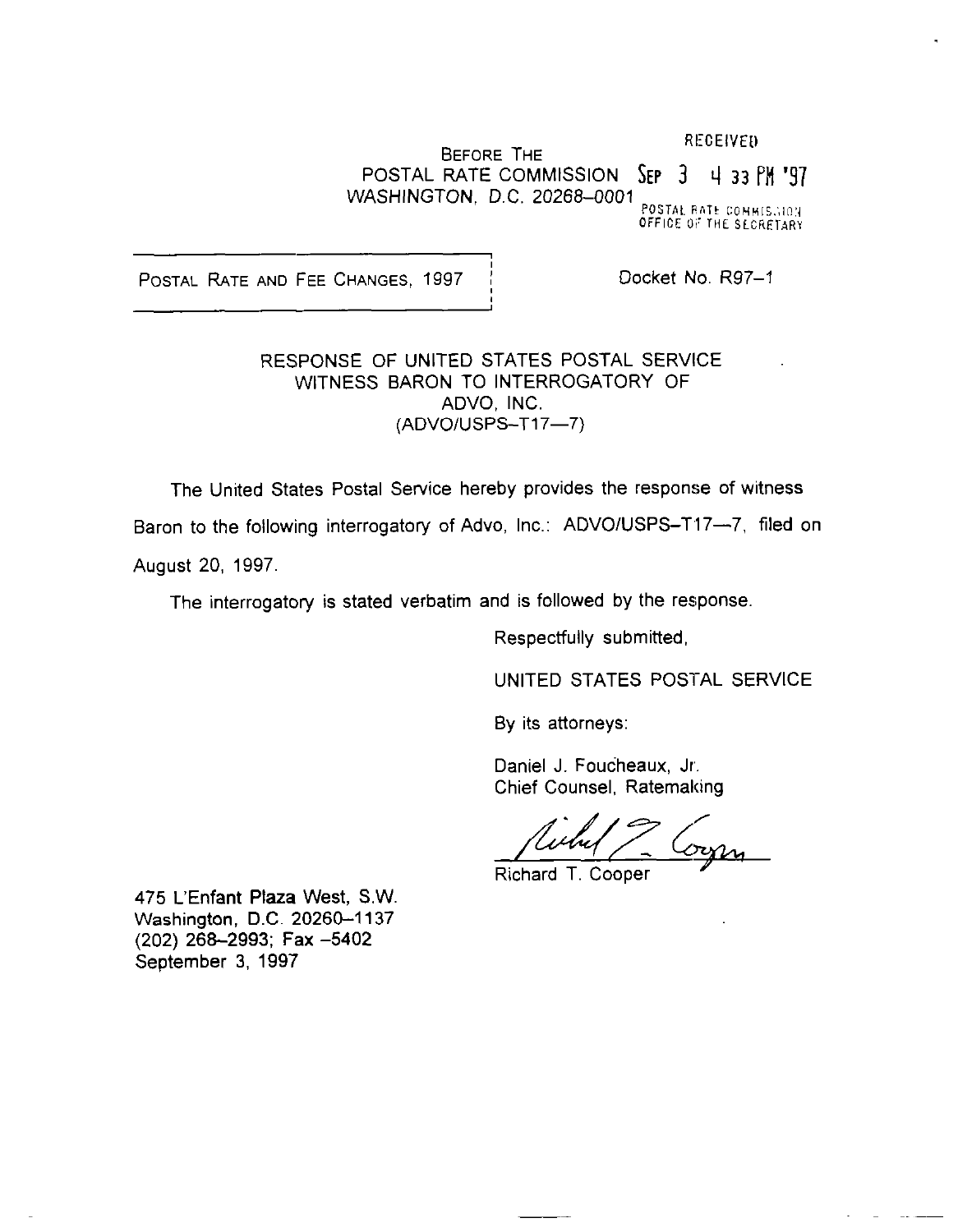ADVOIUSPS-T17-7. Please refer to Equation (7) and your statement on page 19 that: "The delivery effect is properly measured as the second line of equation 7."

(a) Please state how the two elasticities were calculated and identify the sources of the data used and lines of code which calculate the elasticities:

 $(1)$  ( $\partial$ LT/ $\partial$ AD)/(LT/AD)  $(2)$  ( $\partial$ AD/ $\partial$ V)/(AD/V)

(b) Please confirm that the elasticities in (a) were multiplied together to develop the delivery effect elasticities shown in Tables 6 and 7. If you cannot confirm, explain how the delivery effect elasticities were calculated and why.

(c ) Please specify the lines of code in USPS LR-H-137 which enters the two elasticities into the program and multiplies them together to develop the "delivery effect" as specified in the second line of equation 7.

### RESPONSE:

(a) The elasticity  $(\partial LT/\partial AD)/(LT/AD)$  was calculated for MDR and BAM stops in the program lOAD2.ElAST.CNTL. documented in USPS LR-H-137. For each stop type, this program first estimates the load-time equation, defined as equation 3 at page 6 of my testimony. This estimation is done at lines 317-323 for MDR stops, and at lines 422-428 for BAM stops. At lines 393-401 and line 409, the program substitutes mean values into the right-hand side variables in the MDR regression to compute predicted values for MDR load time and for the partial derivative of load time with respect to actual deliveries. These values are combined with the mean of MDR actual deliveries in line 415 to produce the MDR elasticity of load time with respect to actual deliveries.

For BAM stops, predicted values for load time and for the partial derivative of load time with respect to actual derivatives are calculated at lines 489496 and line 503. These are combined with the mean value for actual BAM, deliveries in line 510 to produce the BAM elasticity of load time with respect to actual deliveries.

The elasticity ( $\partial$ ADI $\partial$ V)/(ADIV) was calculated for MDR and BAM stops in the program EXP.TPANEL.DELS.CNTL, documented in USPS LR-H-139. For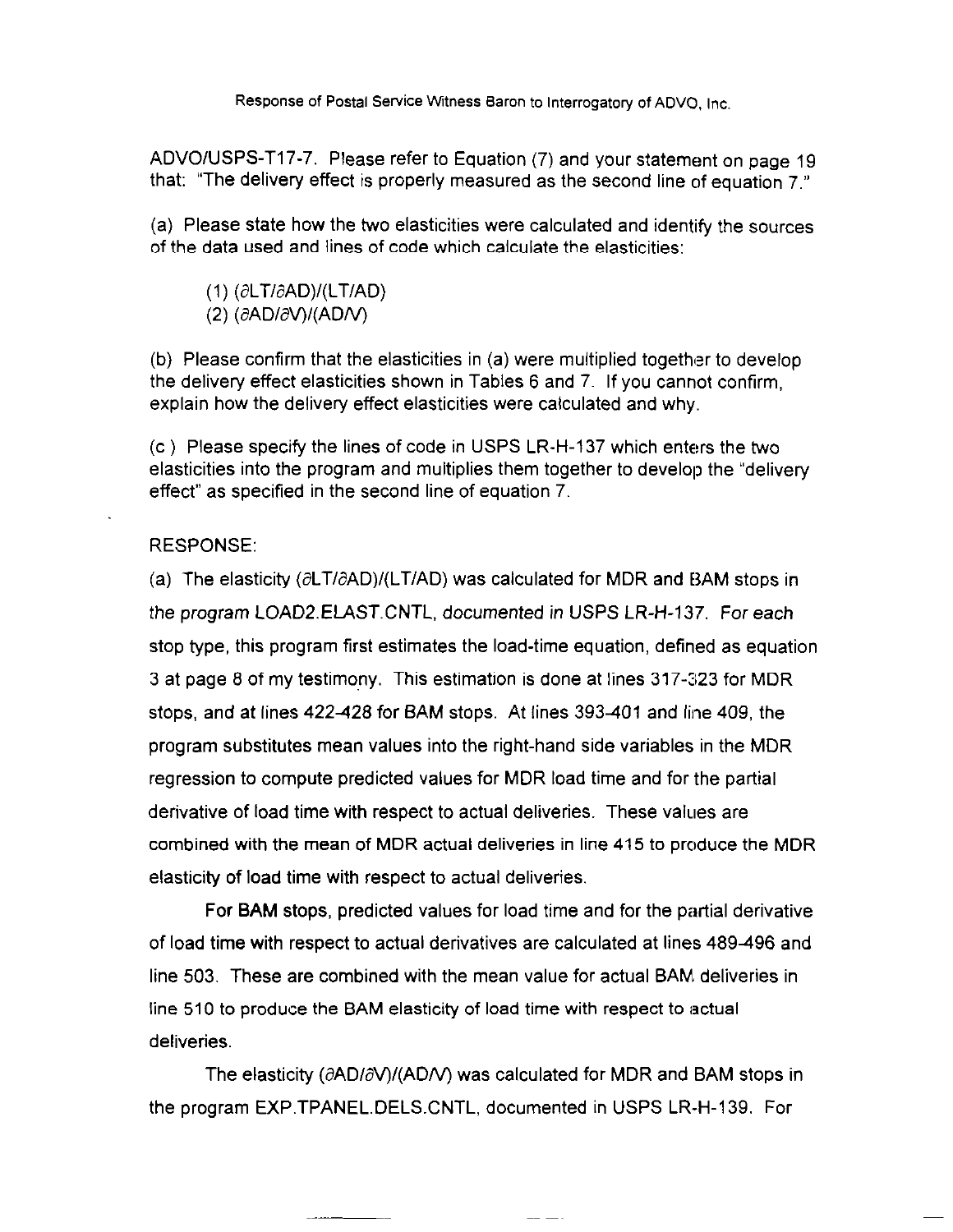each stop type, this program first estimates the actual deliveries equation, defined as equation 5 on page 17 of my testimony. This estimation is performed at lines 96-l 16 for MDR stops, and at lines 291-310 for BAM stops. The next step is to estimate the five separate elasticities of actual deliveries with respect to the five volume terms. This is done at lines 142-178 for MDR stops and lines 335-371 for BAM stops. The total or aggregate elasticity of actual deliveries with respect to volume is then defined as the sum of these five elasticities, at lines 180-181 for MDR stops, and at lines 373-374 for BAM. The calculation procedure first computes predicted load times and partial derivatives of load time with respect to the five volume terms through substitution of mean values into the right hand side variables in the MDR and BAM regressions. These predicted load times and partial derivatives are combined with the means for the five volume terms to derive the five elasticities with respect to these volumes, which are then summed to derive the aggregate elasticities.

(b) Confirmed

(c ) The "delivery effect" is not calculated in USPS LR-H-137. It is calculated in tables 6 and 7 of my testimony through multiplication of elasticity (1) by elasticity (2). For illustration, consider the MDR calculations. USPS LR-H-l37 calculates an elasticity of MDR load time with respect to actual deliveries (elasticity (1)) equal to 0.45998. This is reported on page 54 of LR-H-137. USPS LR-H-139 calculates an aggregate elasticity of MDR deliveries with respect to volume equal to 0.166797 (elasticity (2)), as reported on page 34 of that library reference. The product of 0.45998 and 0.166797 equals the MDR delivery-effect elasticity, .07672, which is shown in table 6 on page 22 of my testimony.

2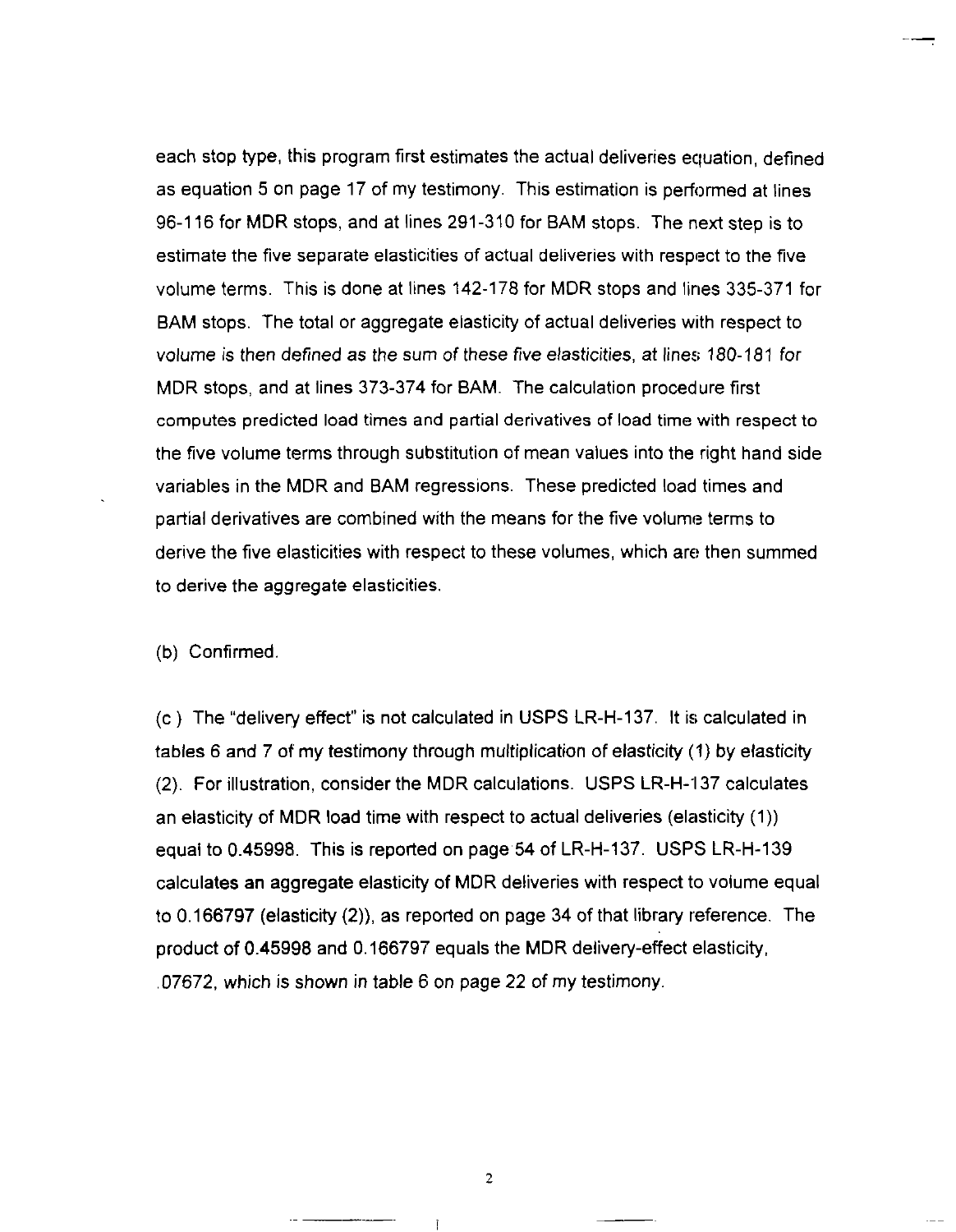## DECLARATION

 $\bar{\ell}$ 

I, Donald M. Baron, declare under penalty of perjury that the foregoing answers are true and correct, to the best of my knowledge, information, and belief.

Sonald H. Bacon

Dated:  $9 - 3 - 97$ 

---

...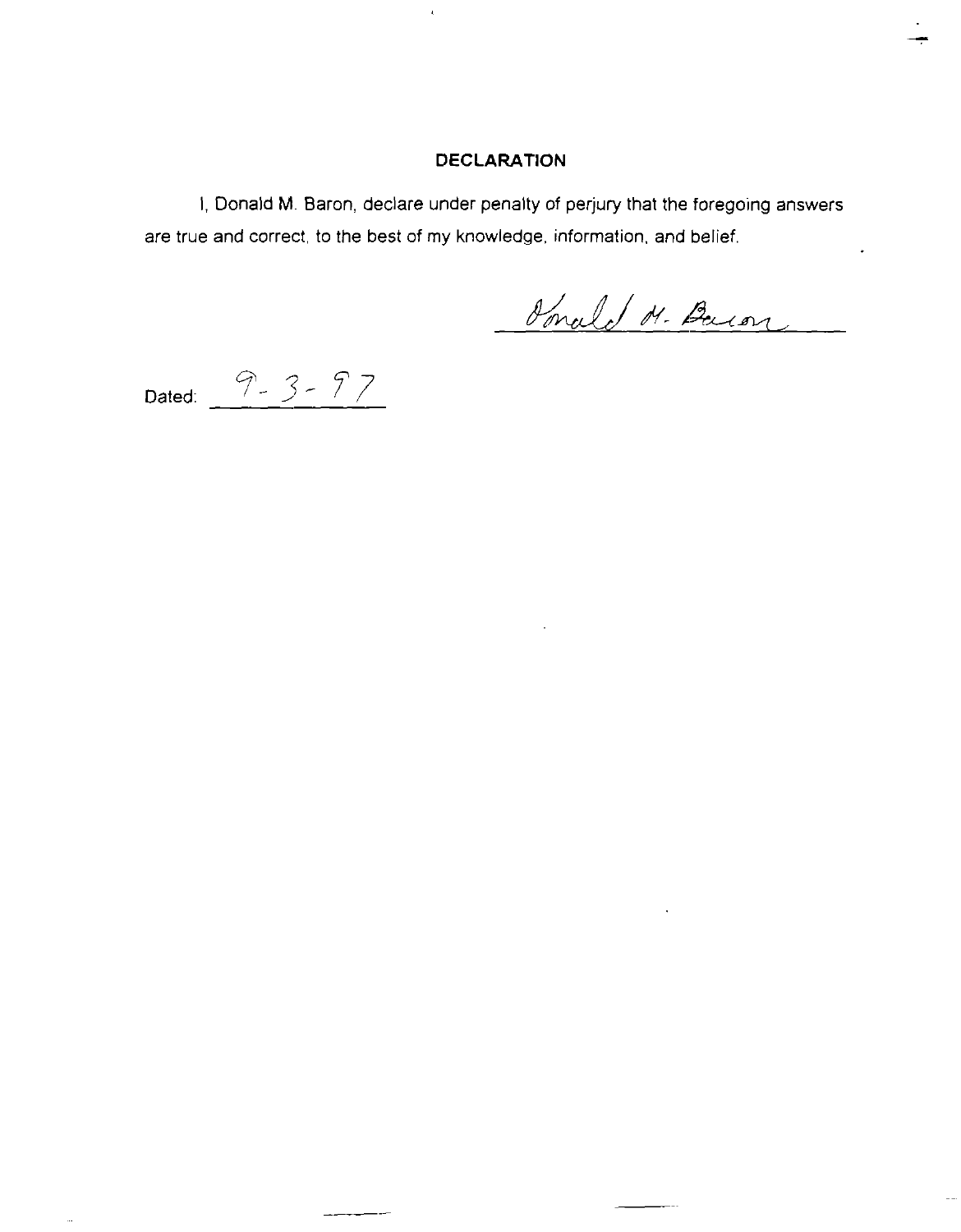# CERTIFICATE OF SERVICE

I hereby certify that I have this day served the foregoing dccument upon all participants of record in this proceeding in accordance with section 12 of the Rules of Practice.

 $Z$  Corpor

Richard T. Cooper

475 L'Enfant Plaza West, SW. Washington, D.C. 20260-1137 September 3, 1997

 $-$ 

 $\bar{\omega}$  and  $\bar{\omega}$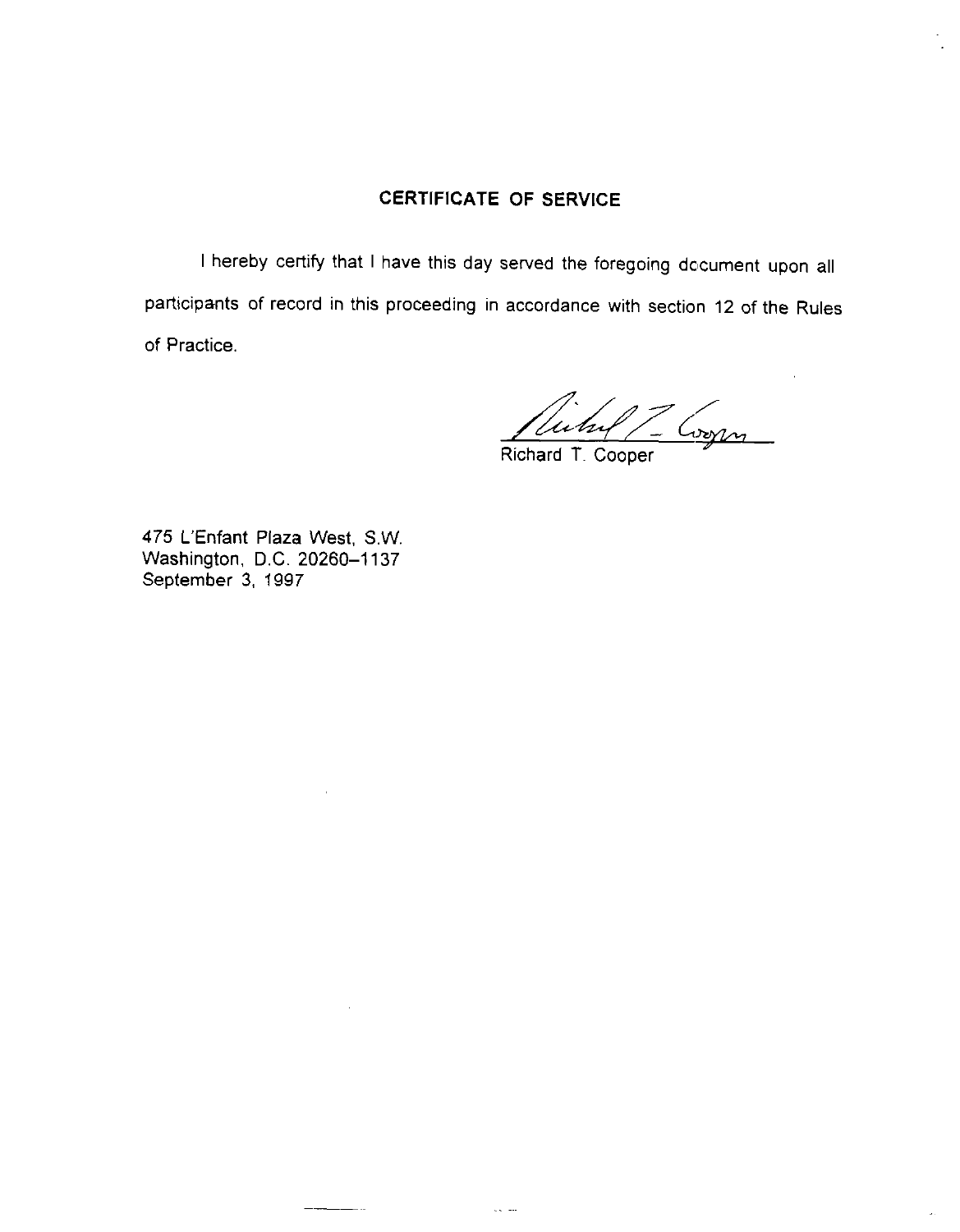#### RECEIVEU

BEFORE THE POSTAL RATE COMMISSION SEP  $3 \times 4$  33 PM '97 WASHINGTON, D.C. 20268-0001

POSTAL RATE COMMISSION<br>OFFICE OF THE SFCRETARY

POSTAL RATE AND FEE CHANGES, 1997 | Docket No. R97-1

UNITED STATES POSTAL SERVICE NOTICE OF FILING DECLARATION TO WITNESS LION'S RESPONSE TO OCA/USPS-T24-59 (September 3, 1997)

The United States Postal Service filed witness Lion's response to interrogatory

OCA/USPS-T24-59 on August 29, 1997 without attaching his declaration. That

declaration is attached hereto and filed herewith.

Respectfully submitted,

UNITED STATES POSTAL SERVICE

By its attorneys:

Daniel J. Foucheaux, Jr. Chief Counsel, Ratemaking

 $KZ$  /follos

Kenneth N. Hollies

### CERTIFICATE OF SERVICE

I hereby certify that I have this day served the foregoing document upon all participants of record in this proceeding in accordance with section 12 of the Rules of Practice.

475 L'Enfant Plaza West, S.W. Washington, D.C. 20260-1137 (202) 268-3083; Fax -5402 September 3, 1997

 $2$  16/16

Kenneth N. Hollies